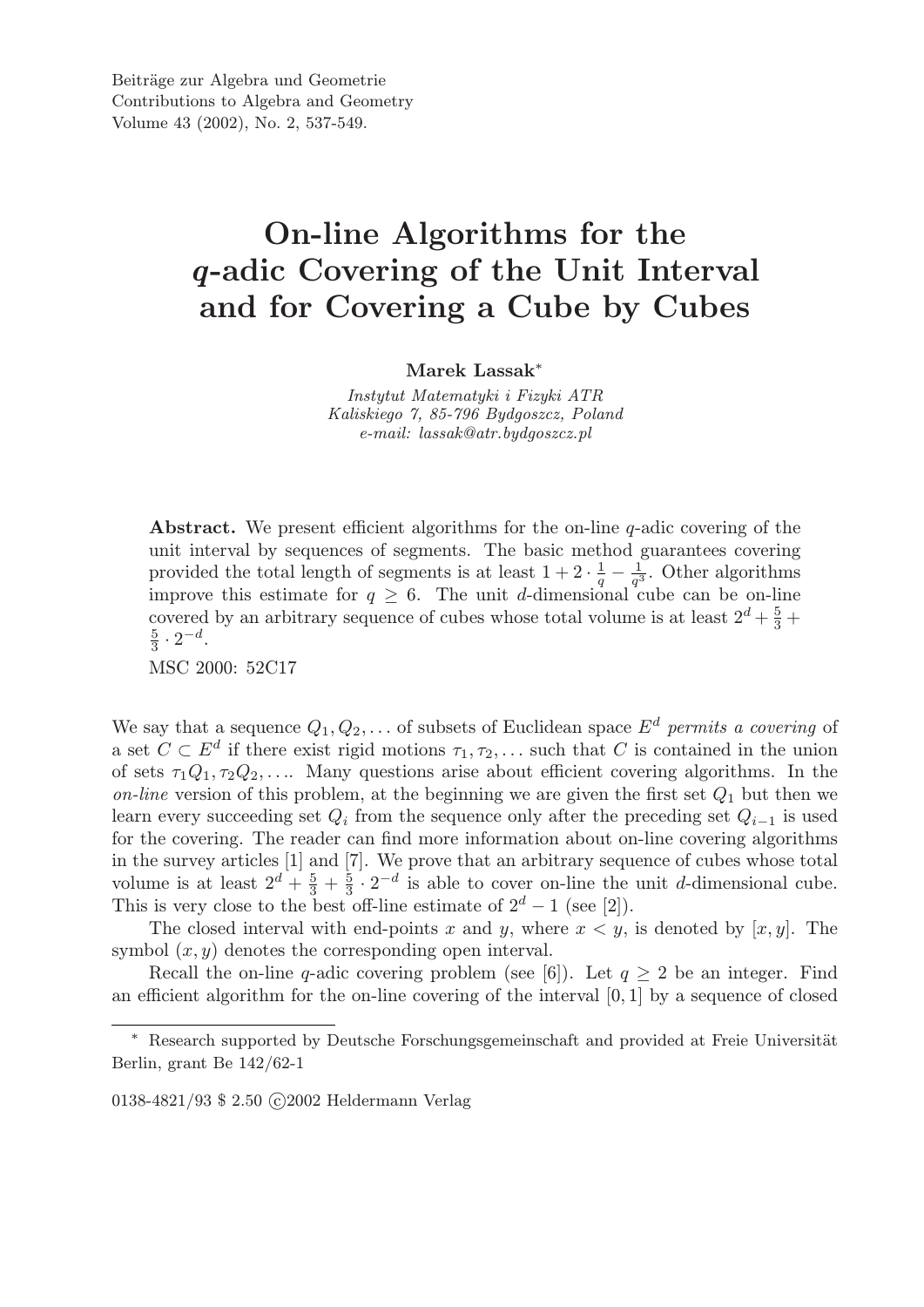segments  $S_i$  of lengths  $\delta_i$ , where  $\delta_i \in \{q^{-1}, q^{-2}, \ldots\}$ , and where every segment  $\tau_i S_i$  is of the form  $[c_i \delta_i, (c_i + 1)\delta_i]$  with  $c_i \in \{0, ..., \delta_i^{-1} - 1\}$  for  $i = 1, 2, ...$ 

We present an algorithm which is a substantial modification of the algorithm from [3]. We improve the assumption about the total length of a sequence of segments which allows a covering from a little less than  $1 + 3 \cdot \frac{1}{a}$  $\frac{1}{q}$  to a little less than  $1 + 2 \cdot \frac{1}{q}$  $\frac{1}{q}$ . Next we propose a more sophisticated algorithm which lowers the above estimate to a little over  $1 + \frac{5}{3} \cdot \frac{1}{q}$  $\frac{1}{q}$  . We also show how to decrease the factor  $\frac{5}{3} \approx 1.667$  arbitrarily close to  $\frac{1}{2}(1+\sqrt{5}) \approx 1.618$ . A natural question is about more efficient algorithms.

An open problem is about a non-trivial lower estimate. The only known such estimate is  $\frac{4}{3} = 1 + \frac{2}{3} \cdot \frac{1}{2}$  $\frac{1}{2}$  for  $q = 2$  (see [4]).

Here is our basic algorithm. At every moment of the covering process we take into account the greatest number  $b \in [0,1]$  such that the whole interval  $[0,b]$  is covered. We call b the *current bottom*. When a segment S, say of length  $q^{-r}$ , is given to us, we find the greatest integer a such that  $aq^{-r} \leq b$ . If the interval  $[(a+h-1)q^{-r}, (a+h)q^{-r}]$ , where  $h \in \{1, 2, \ldots\}$ , is a subset of [0,1], then we call it the *h*-th interval. We place S on the first not totally covered h-th interval of length  $q^{-r}$  selected in the following order: the  $(q + 1)$ -th interval, then the q-th interval and so on up to the 2-nd interval, next the  $(q+2)$ -nd interval and the successive intervals up to the 2q-th interval, and finally the 1-st interval. We end the covering process when the whole interval  $[0, 1]$  is covered.

It is natural to call this algorithm *the*  $(q + 1, \ldots, 2, q + 2, \ldots, 2q, 1)$ *-algorithm*. In particular, for  $q = 2$  we get the  $(3, 2, 4, 1)$ -algorithm that tries to place every segment by checking successively the 3-rd, the 2-nd, the 4-th and the 1-st interval of length  $2^{-r}$ .

For the convenience of the reader, who possibly will compare the considerations, the proof of Theorem 1 is organized similarly as the proof of Theorem 1 in [3]. We use analogous notation to that in [3]. In particular, we have three analogous lemmas. Here is a lemma similar to Lemma 1 in [3]. Also the proof is similar, hence we omit it.

**Lemma 1.** Let  $p < 1$  be a positive multiple of  $q^{-w}$ . Assume that the interval  $[0, p]$ *is not completely covered yet by the*  $(q + 1, \ldots, 2, q + 2, \ldots, 2q, 1)$ *-algorithm. For*  $j \geq 0$ *denote by*  $\nu_j$  the number of segments of length  $q^{-w-j}$  placed to the right of p. Assume that  $\nu_0 \geq q-1, \ldots, \nu_\ell \geq q-1$  *for some*  $\ell \geq 0$ *. Then there is at most one number*  $z \in \{0, \ldots, l\}$ *such that a segment of length* q −w−z *used for the covering contains* p*. In such a case we have*  $\nu_j \leq q-1$  *for each*  $j \in \{0, \ldots, z-1\}$ *, we have*  $q \leq \nu_z \leq 2q-1$ *, we have*  $q-1 \le v_j \le 2q-2$  for every  $j > z$ , and the interval  $[p, p+q^{-w+1}]$  is completely covered.

For every integer  $i > 1$ , we denote by  $b_i$  the position of the current bottom immediately after putting the first  $i - 1$  segments from our sequence. Moreover, let  $b_1 = 0$ .

**Lemma 2.** *Assume that we apply the*  $(q + 1, \ldots, 2, q + 2, \ldots, 2q, 1)$ *-algorithm and that*  $b_i < b_{i+1} < 1$ . Let  $\Delta b = b_{i+1} - b_i$  and let  $\Delta l$  be the total length of those among the first i  $p$ laced segments that have non-empty intersection with  $(b_i, b_{i+1})$ . Then

$$
\Delta l < \Big(1 + \frac{1}{q} + \frac{1}{q^2}\Big)\Delta b.
$$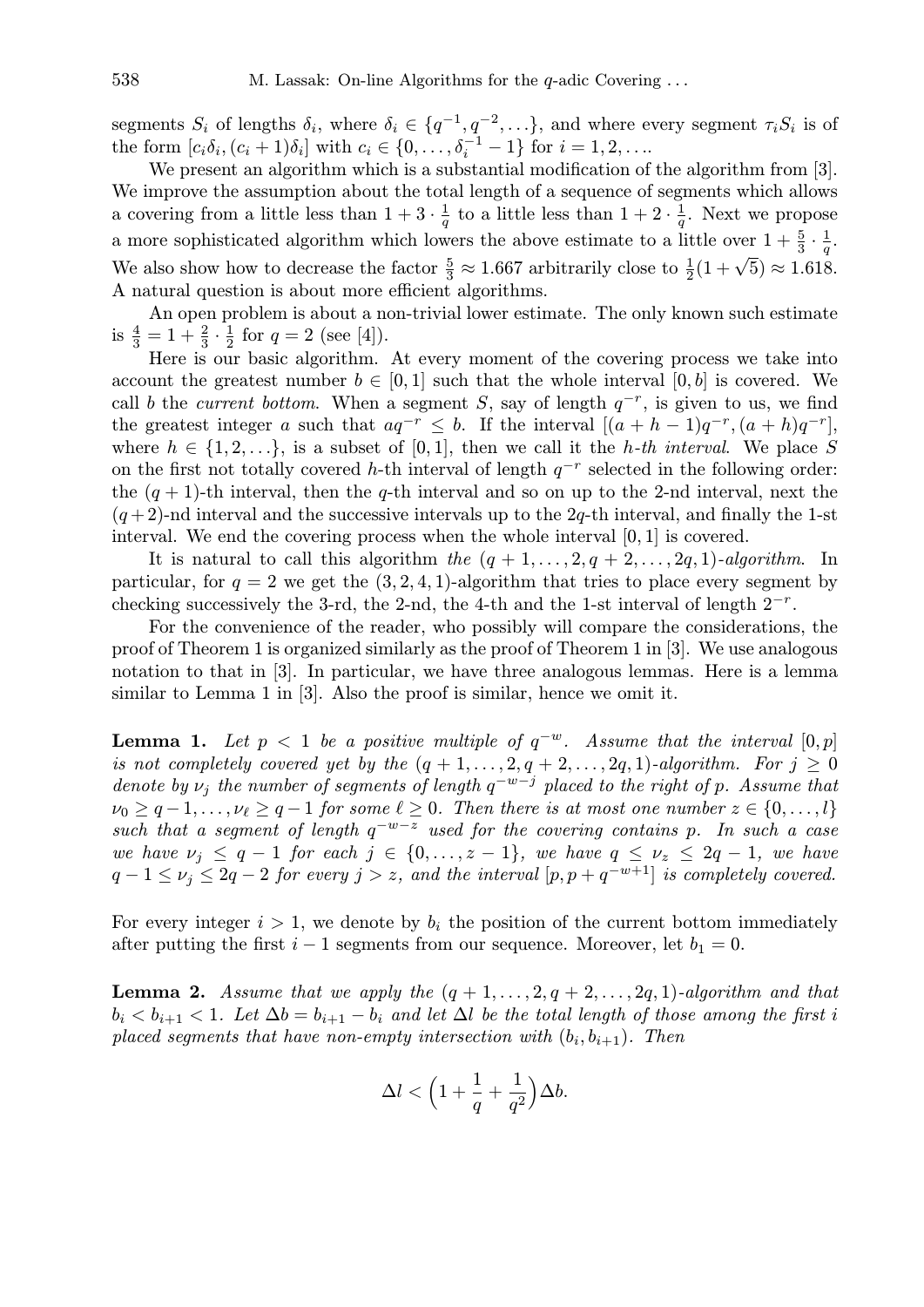*Proof.* Let w mean the smallest positive integer such that a segment of length  $q^{-w}$  has been used for the covering of the interval  $(b_i, b_{i+1})$ . Of course,

$$
q^{-w} < \Delta b \leq 2q \cdot q^{-w}.
$$

We have  $\Delta b = \lambda_0 q^{-w}$ , where  $\lambda_0 \in \{2, \ldots, 2q\}$  or

$$
\Delta b = \lambda_0 q^{-w} + \lambda_k q^{-w-k} + \ldots + \lambda_m q^{-w-m},
$$

where  $\lambda_0 \in \{1, \ldots, 2q\}, 1 \leq k \leq m$  and  $\lambda_k, \ldots, \lambda_m \in \{0, \ldots, q-1\}$  with  $\lambda_k \geq 1, \lambda_m \geq 1$ . Clearly, if  $\lambda_0 \geq 2$ , then  $b_{i+1}$  is a multiple of  $q^{-w}$ . By the *last segment* we mean the segment whose placement completes the covering of the interval  $(b_i, b_{i+1})$ . Denote by  $q^{-t}$  the length of the last segment put on  $(b_i, b_{i+1})$  and by  $\mu_j$  the number of segments of length  $q^{-w-j}$ , distinct from the last segment and used for the covering of the interval  $(b_i, b_{i+1})$ . We have distinct from the fast segment and used by  $0 \leq \mu_j \leq 2q$ . Of course,  $\Delta l = q^{-t} + \sum_{j=1}^{\infty}$  $\sum_{j=0}^{\infty} \mu_j q^{-w-j}.$ 

In Cases 2 and 3 we will consider the smallest multiple p of  $q^{-w}$  such that the interval  $[0, p]$ is not totally covered after putting all segments but the last one. Observe that the last segment is placed so that p becomes its right end-point. Since  $\lambda_k q^{-w-k} + \ldots + \lambda_m q^{-w-m}$  $q^{-w-k+1}$ , all segments (except the last one) of lengths between  $q^{-w-k+1}$  and  $q^{-w}$  used for the covering of  $(b_i, b_{i+1})$  are placed to the right of p.

Figures 1–7 below show some extreme situations in the considered cases and subcases. We present the order in which the segments are put on the interval  $[b_i, b_{i+1}]$  by showing them level by level. A lower level means that a segment is placed later. In order to focus our attention, we always take  $q = 3$ . The figures show only segments of length at least  $q^{-w-2}$ since shorter segments cannot be well drawn here. For a clear presentation of the worst situation to the right of p, in Figures 4–7 we have  $0 < p - b_i < q^{-w-2}$  despite in general  $0 < p - b_i < q^{-w}.$ 

*Case 1, when*  $\Delta b = s \cdot q^{-w}$  *for*  $s \in \{2, \ldots, 2q\}$ . We will show that  $\Delta l < (1 + \frac{1}{q})\Delta b$  holds true in Case 1. This inequality is stronger than the inequality announced in the formulation of Lemma 2. Observe that  $b_i$  and  $b_{i+1}$  are multiples of  $q^{-w}$ .

*Subcase 1.1, when*  $s = 2q$ . We have  $\Delta l < q^{-t} + (2q - 1)q^{-w} + (2q - 2)q^{-w-1} + (2q - 1)q^{-w}$  $2)q^{-w-2}+\ldots \leq 2q^{-w}+(2q-2)\sum_{j=w+1}^{\infty}q^{-j} = (2q-2)\frac{q}{q-1}2q^{-w}+2q\cdot q^{-w} = (2q+2)q^{-w} =$  $(1+\frac{1}{q})\Delta b$ . In this evaluation we consider at most  $2q-2$  segments of each of the lengths  $q^{-w-1}, q^{-w-2}, \ldots$ , despite that it may happen that we place  $2q-1$  segments of a specific length  $q^{-w-c}$ , where  $c \in \{1, 2, \ldots\}$ . In such a case we have at least one less (than in the above evaluation) segment of length  $q^{-w-c+1}$  and thus the estimate still holds true.



Fig. 1. A sequence of maximum total length in Subcase 1.1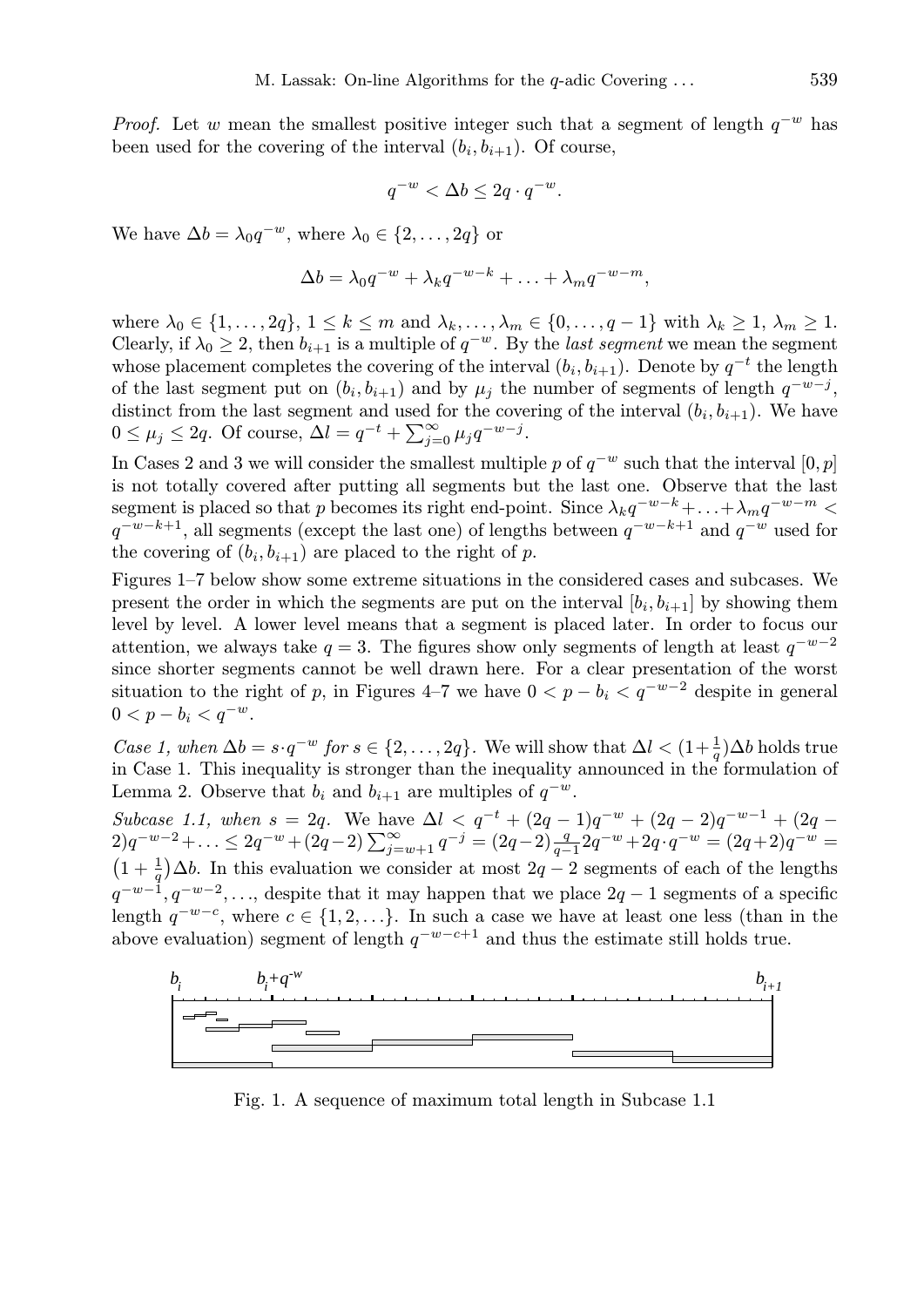*Subcase 1.2, when*  $s \in \{q+1,\ldots,2q-1\}$ . This time the last segment has length at most  $q^{-w-1}$ . We have  $\Delta l < q^{-t} + (s-1)q^{-w} + (2q-2)\sum_{j=w+1}^{\infty} q^{-j} \leq q^{-w-1} + (s-1)q^{-w} +$  $(2q-2)\frac{q}{q-1}q^{-w-1} = (s+\frac{q+1}{q})$  $\frac{+1}{q} ) q^{-w} \leq (s + \frac{s}{q}$  $\frac{s}{q}$ ) $q^{-w} \leq (1 + \frac{1}{q})\Delta b$ . We take here into account a similar remark about the coefficients  $2q - 2$  like in the previous subcase.



Fig. 2. A sequence of maximum total length in Subcase 1.2

*Subcase 1.3, when*  $s \in \{2, \ldots, q\}$ . The situation of this subcase occurs when a few segments of length  $q^{-w}$  are placed without causing an immediate increase of the current bottom, and later the current bottom grows close to those segments thanks to placing sufficiently many shorter segments. Again the last segment has length at most  $q^{-w-1}$  but fewer segments of length  $q^{-w-1}$  can be placed to the left of  $b_i + q^{-w}$ . We obtain  $\Delta l < q^{-t} + (s-1)q^{-w}$  + of length q can be placed to the left of  $v_i + q$ . We obtain  $\Delta t < q$  +  $(s-1)q$  +  $(q-1)q^{-w-1} + (2q-2)\sum_{j=w+2}^{\infty} q^{-j} \leq q^{-w-1} + s \cdot q^{-w} - q^{-w-1} + (2q-2)\frac{q}{q-1}q^{-w-2} =$  $(s + \frac{2}{a})$  $\frac{2}{q}$ ) $q^{-w} \leq (s + \frac{s}{q})$  $\frac{s}{q}$ ) $q^{-w} \leq (1 + \frac{1}{q})\Delta b$ . And again we have in mind a similar remark about the coefficients  $2q - 2$  as in Subcase 1.1.



Fig. 3. A sequence of maximum total length in Subcase 1.3

*Case 2, when*  $q \cdot q^{-w} < \Delta b < 2q \cdot q^{-w}$  *and when*  $\Delta b$  *is not a multiple of*  $q^{-w}$ . Of course,  $q \leq \lambda_0 \leq 2q - 1$  and  $\mu_0 \geq q - 1$ .

*Subcase 2.1, when*  $\mu_1 \geq q-1, \ldots, \mu_{k-1} \geq q-1$ . Assume first that there is a  $z \in$  $\{1,\ldots,k-1\}$  such that a placed segment of length  $q^{-w-z}$ , distinct from the last segment, contains p. Lemma 1 implies that the sum of the lengths of segments (distinct from the last segment) of lengths between  $q^{-w-k+1}$  and  $q^{-w}$  put on  $(b_i, b_{i+1})$  is at most  $(\lambda_0 - 1)q^{-w}$  +  $(2q-2)\sum_{j=w+1}^{w+z-1}q^{-j} + (2q-1)q^{-w-z} + (q-1)\sum_{j=w+z+1}^{w+k-1}q^{-j} = (\lambda_0+1)q^{-w} - q^{-w-k+1}$ (we take  $z = 1$  in Fig. 4). We applied Lemma 1 since segments of length at most  $q^{-w-k+1}$ are placed to the right of p. It may also happen that  $\mu_0 = \lambda_0$  and that  $[p, p + q^{-w}]$  is covered by a segment of length  $q^{-w}$  placed "a long time before" the current bottom has arrived up to our present  $b_i$  (thus  $[p + q^{-w}, p + 2q^{-w}]$  is covered by a segment of length  $q^{-w}$  later than  $[p, p + q^{-w}]$ ). Then the total length is at most  $\lambda_0 q^{-w} + (q-1)q^{-w-1}$ .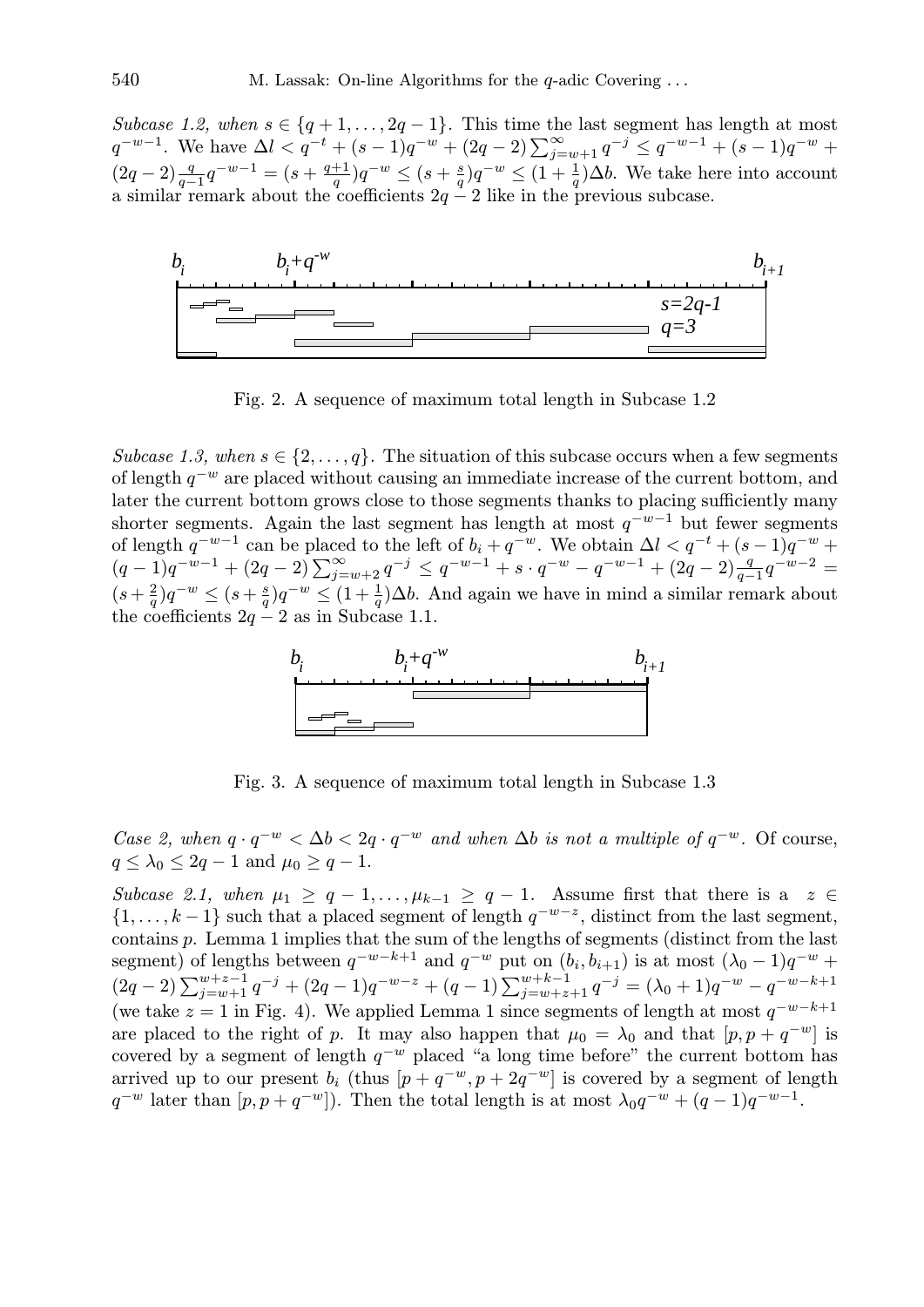

Fig. 4. A sequence of maximum total length in the first part of Subcase 2.1

Now assume that p is not in the segments of lengths  $q^{-w-1}, \ldots, q^{-w-k+1}$  distinct from the last segment used for the covering. The sum of the lengths of the considered segments is at most  $\lambda_0 q^{-w} + (q-1) \sum_{j=w+1}^{w+k-1} q^{-j} = (\lambda_0 + 1)q^{-w} - q^{-w-k+1}$ .



Fig. 5. A sequence of maximum total length in the second part of Subcase 2.1

We see that always the sum of lengths of the segments distinct from the last segment put on  $(b_i, b_{i+1})$ , whose lengths are between  $q^{-w-k+1}$  and  $q^{-w}$ , is at most

$$
(\lambda_0 + 1)q^{-w} - q^{-w-k+1}.\tag{1}
$$

Now we estimate the total length of segments of length at most  $q^{-w-k}$  distinct from the last segment put on  $(b_i, b_{i+1})$ . The total length of them is less than  $\sum_{j=w+k}^{w+m-1} (\lambda_{j-w} +$  $q-1)q^{-j} + (\lambda_m + q - 2)q^{-w-m} + \sum_{j=1}^{\infty}$  $\sum_{j=w+m+1}^{\infty} (2q-2)q^{-j} = \sum_{j=w+1}^{w+m}$  $^{{w}+m}_{j={w}+k}\,\lambda_{j-{w}}q^{-j} \,+\, (q \, \sum_{j=w+k}^{q} q^{-j} + (q-2)q^{-w-m} + (2q-2)\sum_{j=w+m+1}^{\infty} q^{-j}$ , which is less than

$$
\sum_{j=w+k}^{w+m} \lambda_{j-w} q^{-j} + q^{-w-k+1}.
$$
 (2)

In the above calculation we see components  $(\lambda_j + q - 1)q^{-j}$  despite that sometimes up to  $2q-1$  segments of length  $q^{-j}$  can be put on  $(b_i, b_{i+1})$  during the covering process. But then the estimate (2) holds true as well. Just if between  $\lambda_i + q$  and  $2q - 1$  segments of a specific length  $q^{-j}$ , where  $j \in \{w + k + 1, \ldots, w + m - 1\}$ , are used for the covering, then one less segment of length  $q^{-j+1}$  can be placed there because of lack of space. In such a case the total length is even smaller than (2). The reason is that in the calculation we add here up to  $q-1$  segments of length  $q^{-j}$  and that we subtract one segment of length  $q^{-j+1}$ . By (1) and (2) we conclude that  $\Delta l < q^{-t} + (\lambda_0 + 1)q^{-w} + \sum_{i=w}^{w+m}$  $_{j=w+k}^{w+m}$   $\lambda_{j-w}q^{-j}$ .

If  $\lambda_0 < 2q - 1$ , then  $t \geq w + 1$ . Thus  $\Delta l < (\lambda_0 + 1 + \frac{1}{q})$  $\overline{a}$  $q^{-w} + \sum_{i=w+1}^{w+m} q^{i}$  $_{j=w+k}^{w+m} \lambda_{j-w} q^{-j}$ . This and  $q \leq \lambda_0$  imply that  $\Delta l < (1 + \frac{1}{q} + \frac{1}{q^2})$  $\frac{1}{q^2})\Delta b.$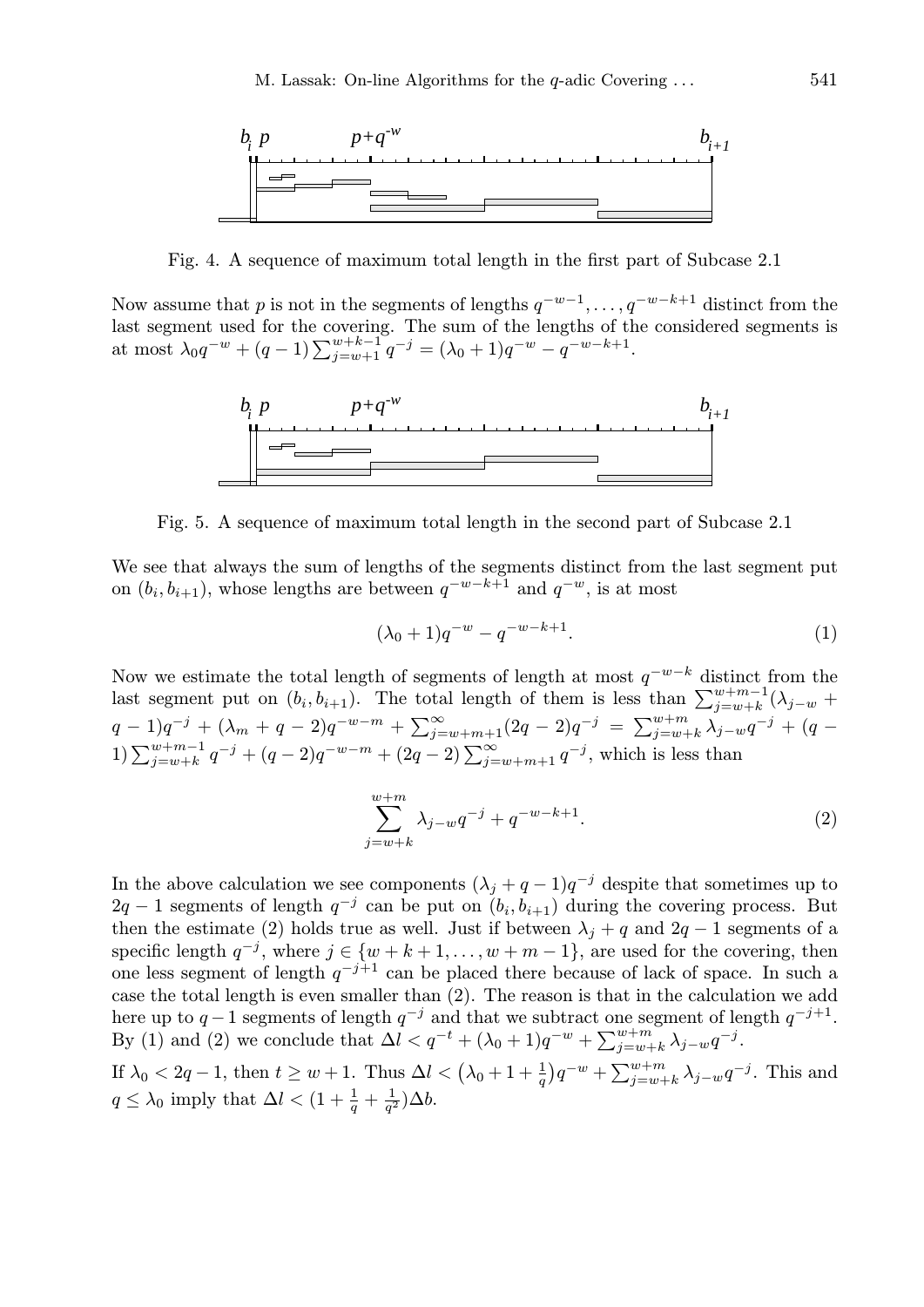If  $\lambda_0 = 2q - 1$ , then  $\Delta l < (2q + 1)q^{-w} + \sum_{i=w}^{w+m}$  $_{j=w+k}^{w+m}\lambda_{j-w}q^{-j}< (1+\frac{1}{q}+\frac{1}{q^2})$  $\frac{1}{q^2})\Delta b.$ *Subcase 2.2, when at least one of the numbers*  $\mu_1, \ldots, \mu_{k-1}$  *is smaller than*  $q - 1$ *.* Let y denote the smallest number from  $\{1, \ldots, k-1\}$  such that  $\mu_y < q-1$ . The evaluation differs from that in Subcase 2.1 only by a different proof of (1). Now, the total length of segments of lengths between  $q^{-w-k+1}$  and  $q^{-w}$  used for the covering of  $(b_i, b_{i+1})$  is or segments or lengths between q and q used for the covering or  $(v_i, v_{i+1})$  is<br>at most  $\lambda_0 q^{-w} + (q-1) \sum_{j=w+1}^{w+y-1} q^{-j} + (q-2)q^{-w-y} + (2q-2) \sum_{j=w+y+1}^{w+z-1} q^{-j} + (2q-2) q^{-j}$  $1)q^{-w-z} + (q-1)\sum_{j=w+z+1}^{w+k-1} q^{-j}$ , where z is defined at the beginning of Case 2.1 (in Fig. 6 we take  $y = 1$  and  $z = 2$ ). Instead of the last three components we may also have  $(2q-2)\sum_{j=w+y+1}^{w+k-2} q^{-j} + (2q-1)q^{-w-k+1}$ . The components  $\lambda_0 q^{-w} + (q-1)\sum_{j=w+1}^{w+y-1} q^{-j}$ stand for the worst possible case and in other cases we take an expression of the form stand for the worst possible case and in other cases we take an expression of the form<br>  $(\lambda_0 - 1)q^{-w} + (2q - 2)\sum_{j=w+1}^{w+v-1}q^{-j} + (2q - 1)q^{-w-v} + (q - 1)\sum_{j=w+v+1}^{w+y-1}q^{-j}$ . In all the variants, the total length of segments is at most  $(\lambda_0 + 1)q^{-w} - q^{-w-k+1}$ .



Fig. 6. A sequence of maximum total length in Subcase 2.2

*Case 3, when*  $q^{-w} < \Delta b < q \cdot q^{-w}$  *and when*  $\Delta b$  *is not a multiple of*  $q^{-w}$ . As in Subcase 1.3, the situation is the result of placing a number of segments of length  $q^{-w}$  with later growing of the current bottom close to those earlier placed segments of length  $q^{-w}$ . Of course,  $\lambda_0 \leq q-1$ . By the description of our method we see that the last segment cannot be of length  $q^{-w}$ , this is  $t \geq w+1$ . We have

$$
(1 + \frac{1}{q} + \frac{1}{q^2})\Delta b \ge \lambda_0 q^{-w} + \lambda_0 q^{-w-1} + \lambda_0 q^{-w-2} + \sum_{j=w+k}^{w+m} \lambda_{j-w} q^{-j}.
$$
 (3)

*Subcase 3.1, when the interval* [ $p, p + q^{-w}$ ] *is not covered by a segment of length*  $q^{-w}$ . Since at least one segment of length  $q^{-w}$  is put on  $[b_1, b_{i+1}]$ , we have  $\lambda_0 \geq 2$ .

We evaluate the sum of lengths of the segments put on  $(b_i, b_{i+1})$  whose lengths are between  $q^{-w-k+1}$  and  $q^{-w}$  as in Case 2, but now one less segment of length  $q^{-w}$  and one more segment of length  $q^{-w-1}$  should be taken into account (of course,  $\lambda_0 \geq q$  in Case 2 and now  $\lambda_0 < q$ ). Thus this sum is not greater than

$$
(\lambda_0 + \frac{1}{q})q^{-w} - q^{-w-k+1}.
$$
\n(4)

Now (4) substitutes (1) from Case 2 and the value of (2) remains unchanged. Considering the sum of (4), (2) and of the length  $q^{-t}$  of the last segment we obtain

$$
\Delta l < q^{-t} + \lambda_0 q^{-w} + \sum_{j=w+k}^{w+m} \lambda_{j-w} q^{-j} + q^{-w-1}.\tag{5}
$$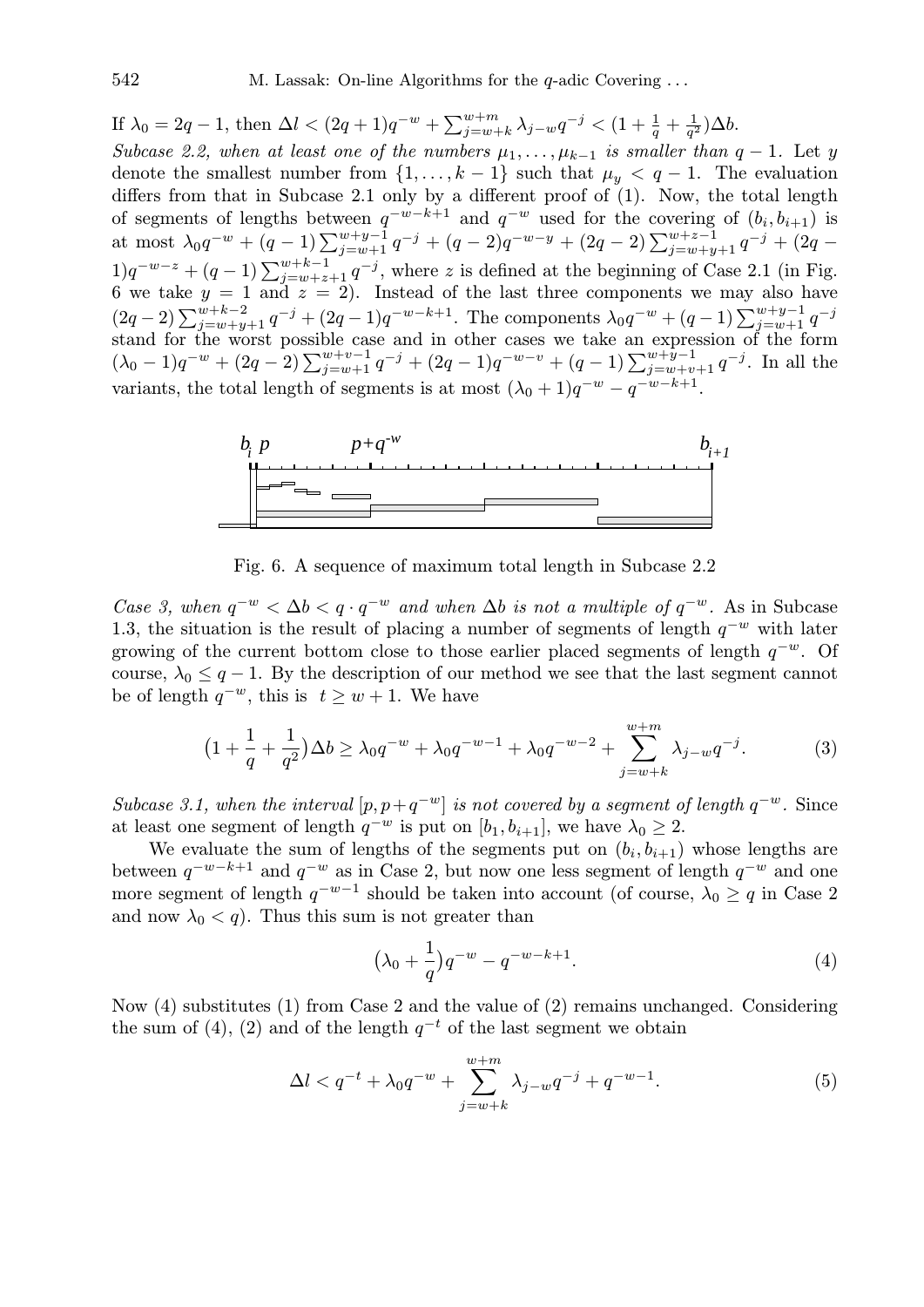Since the last segment is of length at most  $q^{-w-1}$ , by (3), (5) and by  $\lambda_0 \geq 2$  we get  $\Delta l < (1+\frac{1}{q}+\frac{1}{q^2}$  $\frac{1}{q^2})\Delta b.$ 



Fig. 7. A sequence of maximum total length in Subcase 3.1

*Subcase 3.2, when*  $[p, p + q^{-w}]$  *is covered by a segment of length*  $q^{-w}$ . We show that

$$
\Delta l < q^{-t} + \lambda_0 q^{-w} + \sum_{j=w+k}^{w+m} \lambda_{j-w} q^{-j} + q^{-w-k}.\tag{6}
$$

If  $b_{i+1} = p + \lambda_0 q^{-w}$ , we show (6) in a way similar to that of showing (5). Remember that (5) is the sum of (2), (4) and of  $q^{-t}$ . The difference is that now we can place at most  $\lambda_k$ segments of length  $q^{-w-k}$ . This lowers (2) by  $(q-1)q^{-w-k} = q^{-w-k+1} - q^{-w-k}$  and thus leads to (6).

If  $b_{i+1} \neq p + \lambda_0 q^{-w}$ , we have  $\lambda_0 = 1$  and  $\lambda_1 \in \{1, ..., q-1\}$ . Moreover,  $b_{i+1} =$  $p + q^{-w} + uq^{-w-1}$ , where  $u \in \{1, \ldots, \lambda_1\}$ . Hence the only difference is that u segments of length  $q^{-w-1}$  are placed to the right of  $p+q^{-w-1}$  instead of to the left of p. Consequently, (6) holds in this special situation also.

By (3) and (6) we see that if  $\lambda_0 \geq 2$  or if  $k \geq 2$ , then  $\Delta l < (1 + \frac{1}{q} + \frac{1}{q^2})$  $\frac{1}{q^2})\Delta b.$ 

It remains to consider the case of  $\lambda_0 = 1$  and  $k = 1$ . Observe that  $t \geq w + 2$ . Thus  $\Delta l \leq q^{-w-2} + q^{-w} + \sum_{i=m}^{w+m}$  $y_{j=w+k}^{w+m}$   $\lambda_{j-w}q^{-j} + q^{-w-1}$ . Thanks to (3) we obtain  $\Delta l$  <  $(1+\frac{1}{q}+\frac{1}{q^2})$ q  $\frac{1}{2}$ ) $\Delta b$ .

**Lemma 3.** *While using the*  $(q + 1, \ldots, 2, q + 2, \ldots, 2q, 1)$ *-algorithm, assume that*  $\Delta b =$  $b_{i+1} - b_i$ , where  $b_{i+1} = 1$ , and let w be the integer for which  $q^{-w} < \Delta b \leq q^{-w+1}$ . Then *the total length*  $\Delta l$  *of those among the first*  $i - 1$  *segments that intersect*  $(b_i, 1)$  *is less than*  $\Delta b + q^{-w}.$ 

*Proof.* We consider two cases.

*Case 1, when*  $\Delta b = s \cdot q^{-w}$  *for*  $s \in \{2, ..., q\}$ . We obtain  $\Delta l < (s - 1)q^{-w} + (2q - 2) \sum_{j=w+1}^{\infty} q^{-j} \le (s - 1)q^{-w} + (2q - 2) \frac{q}{q-1} q^{-w-1} = (s + 1)q^{-w} \le \Delta b + q^{-w}$ . We take into account a remark about the coefficients  $2q - 2$  as in Case 1 of the proof of Lemma 2.

*Case 2, when*  $\Delta b$  *is not a multiple of*  $q^{-w}$ . We have  $\Delta b = \lambda_0 q^{-w} + \lambda_k q^{-w-k} + \ldots$  $\lambda_m q^{-w-m}$ , where  $\lambda_0 \in \{1, \ldots, q-1\}$ ,  $\lambda_k > 0$  and  $\lambda_m > 0$ . We provide a consideration similar to the one given at the beginning of Case 3 in the proof of Lemma 2. The difference is that this time we can put a segment of length  $q^{-w}$  on the interval  $[p, p + q^{-w}]$  provided one less segment of length  $q^{-w-1}$  has been placed there. Also we do not count the last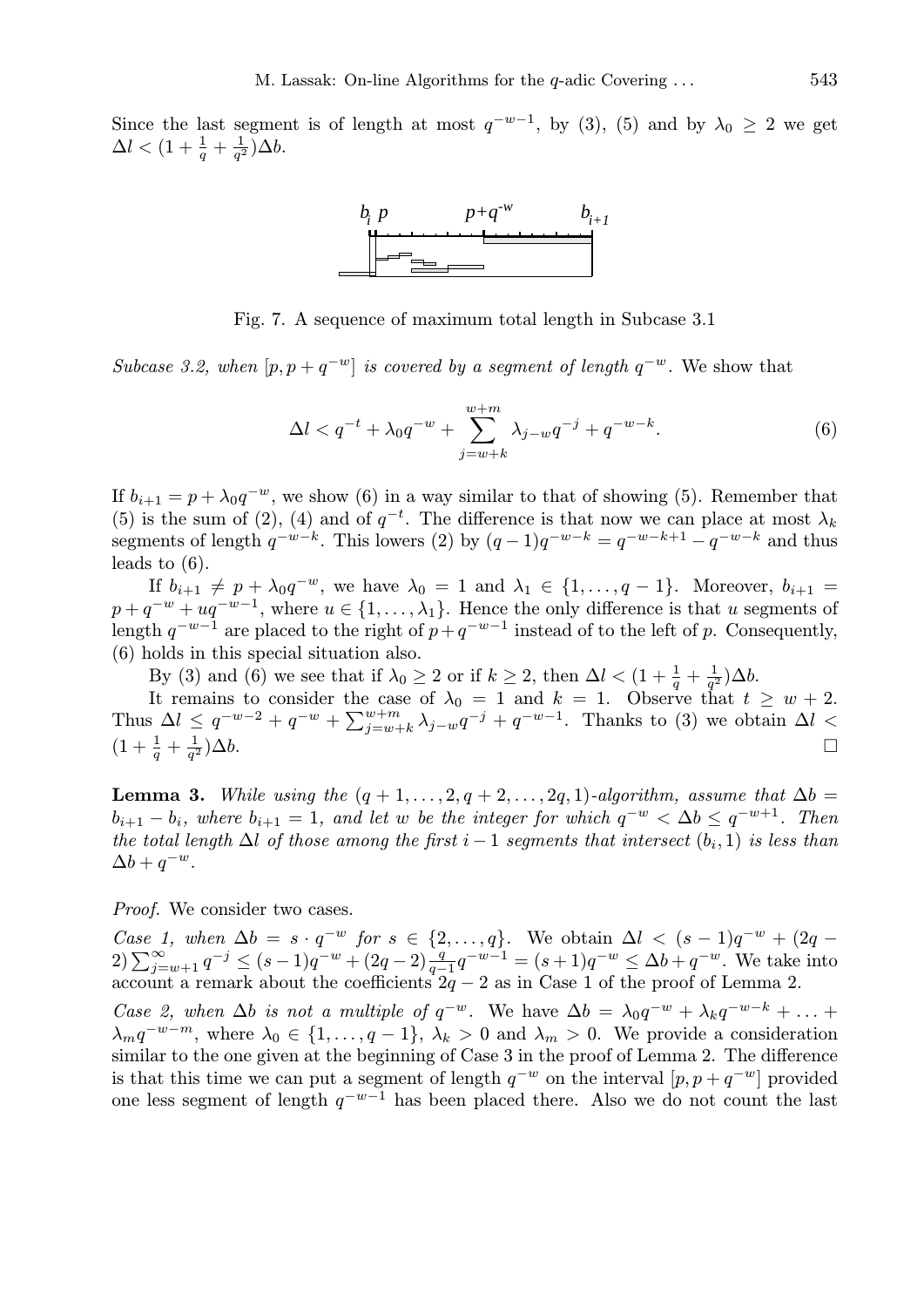segment whose length is denoted by  $q^{-t}$  in (5). In analogy to (5), we obtain  $\Delta l < (\lambda_0 +$ segment whose<br> $1)q^{-w} + \sum_{i=w+1}^{w+m}$  $\sum_{j=w+k}^{w+m} \lambda_{j-w} q^{-j}$ . Thus  $\Delta l < \Delta b + q$  $-w$ .

**Theorem 1.** Let  $q \geq 2$  be an integer. Every sequence of segments whose lengths are from *the set*  $\{q^{-1}, q^{-2}, \ldots\}$  *and whose total length is at least* 

$$
1+\frac{2}{q}-\frac{1}{q^3}
$$

*permits on-line covering of the interval* [0, 1] *by the*  $(q+1, \ldots, 2, q+2, \ldots, 2q, 1)$ *-algorithm.* 

*Proof.* It is sufficient to show that if a sequence of segments of lengths from the set  $\{q^{-1}, q^{-2}, \ldots\}$  does not cover the interval [0, 1] by the algorithm, then the total length of the segments in the sequence is less than  $1 + \frac{2}{q} - \frac{1}{q^3}$  $\frac{1}{q^3}$ . Observe that all segments from such a sequence are used during the covering process.

*Case 1, when*  $b_i = 0$  *during the whole covering process.* We apply Lemma 3 with  $\Delta b = 1$ and  $w = 1$ . We conclude that the total length of segments placed during the covering process is less than  $1 + \frac{1}{q}$ . This is less than  $1 + \frac{2}{q} - \frac{1}{q^2}$  $\frac{1}{q^3}$  for every  $q \geq 2$ .

*Case 2, when*  $\lim_{i\to\infty} b_i = 1$ . By Lemma 2 we see that the total length of segments used for the covering that have non-empty intersection with  $[0, b_i]$  is less than  $(1 + \frac{1}{q} + \frac{1}{q})$  $\frac{1}{q^2})b_i.$ Thus the total length of segments used is less than  $1 + \frac{1}{q} + \frac{1}{q'}$  $\frac{1}{q^2} < 1 + \frac{2}{q} - \frac{1}{q^3}$  $\frac{1}{q^3}$ .

*Case 3, when*  $0 < b' < 1$ *, where* b' *is either*  $\lim_{i \to \infty} b_i$ *, or*  $b' = b_i$  *and*  $b_{i+1} = 1$ *.* Consider the smallest integer w for which  $q^{-w} < 1 - b'$ . By Lemmas 2 and 3 we see that the total length of segments used is less than  $(1 + \frac{1}{q} + \frac{1}{q})$  $\frac{1}{q^2}$ )b' +  $(1-b') + q^{-w} = 1 + (\frac{1}{q} + \frac{1}{q})$  $(\frac{1}{q^2})b' +$  $q^{-w} \leq 1 + (\frac{1}{q} + \frac{1}{q^2})$  $\frac{1}{q^2}$ ) $(1-q^{-w})+q^{-w}=1+\frac{1}{q}+\frac{1}{q^2}$  $\frac{1}{q^2} + (1 - \frac{1}{q})$  $rac{1}{q} - \frac{1}{q^2}$  $\frac{1}{q^2}$ ) $q^{-w}$ . Thus it less than  $1 + \frac{1}{q} + \frac{1}{q^2}$  $\frac{1}{q^2} + (1 - \frac{1}{q})$  $rac{1}{q} - \frac{1}{q^2}$  $\frac{1}{q^2}$ ) $q^{-1} = 1 + \frac{2}{q} - \frac{1}{q^3}$ q  $\frac{1}{3}$ .

**Proposition.** Let  $q \geq 2$  be an integer. Assume that an on-line q-adic covering of the *interval* [0, 1] *is provided by the*  $(q + 1, \ldots, 2, q + 2, \ldots, 2q, 1)$ *-algorithm up to the total covering of this interval. Then the total length of the segments used is less than*

$$
1+\frac{3}{q}-\frac{1}{q^3}.
$$

*Proof.* Assume that  $b_i < 1$  and  $b_{i+1} = 1$ . Let w be smallest integer w such that  $q^{-w} < 1-b_i$ . Of course, the segment that completes the covering of the interval  $[0, 1]$  is of length at most  $q^{-1}$ . This observation and Lemmas 2 and 3 imply that the total length of used segments is less than  $(1 + \frac{1}{q} + \frac{1}{q^2})$  $\frac{1}{q^2}$ )b' + (1 – b') +  $q^{-w}$  +  $q^{-1}$ . This number is smaller than  $1 + \frac{3}{q} - \frac{1}{q^2}$  $q^3$ (see the calculation in Case 3 of the proof of Theorem 1).

If no segment is put yet on a  $q$ -adic interval A up to a moment of a covering process, we call A *vacant* at this moment. If all points of A are covered, we call A *totally covered* at this moment. If A is not vacant and not totally covered, we call it *partially covered* at this moment.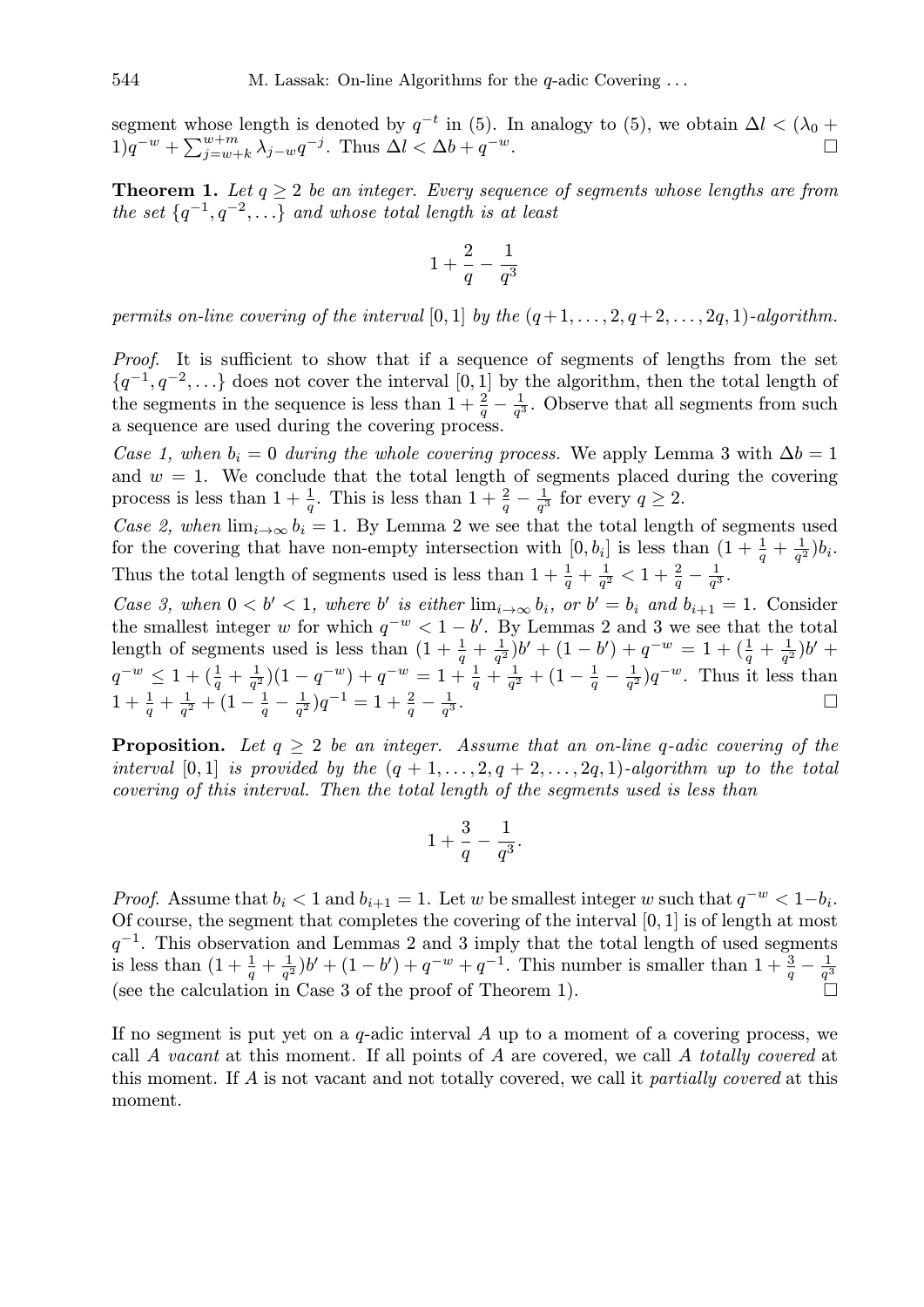Lemma 4. Assume that a process of the covering of the interval [0, 1] by segments accord*ing to the*  $(q + 1, \ldots, 2, q + 2, \ldots, 2q, 1)$ *-algorithm is not finished yet and that the current bottom has arrived at least to a point*  $(h-1)q^{-1}$ , where  $h \in \{2,\ldots,q-1\}$ . Then during *the covering process there is a moment at which*

- (i) *exactly*  $h 1$  *or*  $h$  *among the*  $q$ -*adic intervals of length*  $q^{-1}$  *are totally covered by*  $segments$  of length at most  $q^{-2}$  and no  $q$ -adic interval of length  $q^{-1}$  is partially covered, *or there is a moment at which*
- (ii) *exactly*  $h-1$  *from the q-adic intervals of length*  $q^{-1}$  *are totally covered by segments of length at most* q −2 *and one or two* q*-adic intervals of length* q −1 *are partially covered (if two, then the second one is covered by segments of length*  $q^{-2}$  *only).*

*Proof.* We look at the first moment (if any) before the end of the covering process, when the current bottom attains a value  $b \geq (h-1)q^{-1}$ .

In order to focus our attention, we begin with taking into consideration a covering process during which only segments of length at most  $q^{-2}$  are given to us.

Assume first that  $(h-1)q^{-1} \le b \le hq^{-1}$ . Of course, the interval  $[(h-1)q^{-1}, hq^{-1}]$ is not totally covered before the current bottom attains b. Thus by the description of the  $(q+1,\ldots,2,q+2,\ldots,2q,1)$ -algorithm we conclude that no segment of length at most  $q^{-2}$ is placed to the right of  $hq^{-1}$  (if the current bottom is below  $(h-1)q^{-1}$ , then a segment can be placed to the right of  $hq^{-1}$  only if the interval  $[(h-1)q^{-1}, hq^{-1}]$  is totally covered). We see that if  $b < hq^{-1}$ , then the first  $h-1$  among the q-adic intervals of length  $q^{-1}$ are totally covered, the interval  $[(h-1)q^{-1},hq^{-1}]$  is vacant or partially covered, and the remaining q-adic intervals of length  $q^{-1}$  are vacant. We have (i), or we have (ii) with one partially covered interval of length  $q^{-w}$ . Of course, if  $b = hq^{-1}$ , then (i) holds true.

Assume now that  $b > hq^{-1}$ . As a result of placing one segment, the current bottom changes from a value  $b^* < (h-1)q^{-1}$  to  $b > hq^{-1}$ . According to our algorithm, this is possible only if the interval  $[(h-1)q^{-1}, hq^{-1}]$  is totally covered. Thus, at the moment when the current bottom is at  $b^*$ , we have exactly  $h-1$  intervals of length  $q^{-1}$  totally covered (by segments of length at most  $q^{-2}$ ) and two such intervals partially covered. The second interval is covered by segments of length  $q^{-2}$  only. Hence (ii) is fulfilled.

If segments of length  $q^{-1}$  are given to us also, they are placed successively from the right to the left on the interval [0, 1]. It is clear that if they are put to the right of  $(h+1)q^{-1}$ , they do not affect the placement of segments of lengths at most  $q^{-2}$  considered earlier. Observe that if a segment of length  $q^{-1}$  is put on the interval  $[hq^{-1}, (h+1)q^{-1}]$  before the current bottom arrives to b, then the current bottom is unable to attain  $(h-1)q^{-1}$  before the end of the covering process and thus this situation cannot happen in our lemma.

Here is the *two-stage*  $(q + 1, ..., 2, q + 2, ..., 2q, 1)$ *-algorithm.* Let  $h \in \{2, ..., q - 1\}$ . In the first stage of the covering process we apply the  $(q+1,\ldots,2,q+2,\ldots,2q,1)$ -algorithm. If we reach the first moment described in Lemma 4, we pass immediately to the second stage. At the beginning of the second stage, applying the  $(q + 1, \ldots, 2, q + 2, \ldots, 2q, 1)$ algorithm, we place all segments of length at most  $q^{-2}$  only on the first not totally covered q-adic interval of length  $q^{-1}$  considered now as the only interval for covering by segments of length at most  $q^{-2}$ . When this interval becomes totally covered, by the  $(q+1,\ldots,2,q+1)$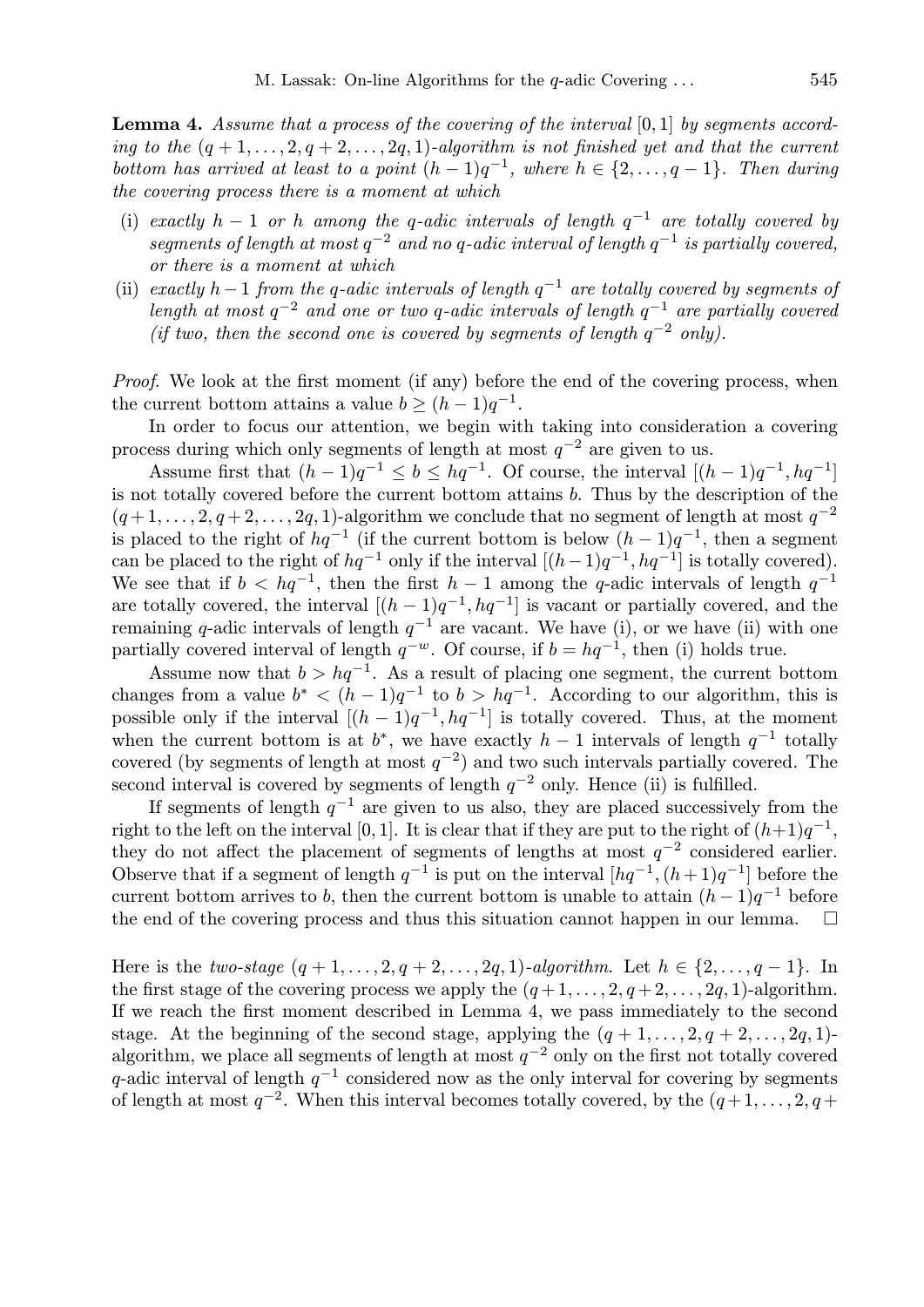2, . . . , 2q, 1)-algorithm we place all segments of length at most  $q^{-2}$  on the next not totally covered q-adic interval of length  $q^{-1}$  considered now as the only interval for our covering process. We proceed similarly taking succeeding intervals of length  $q^{-1}$ . If in meantime we receive segments of length  $q^{-1}$ , we put them on q-adic intervals of length  $q^{-1}$  starting from  $[(q-1)q^{-1}, 1]$  and then proceeding one by one to the left.

Observe that the idea of the improvement in this algorithm is in avoiding the situation that may happen if the original  $(q + 1, \ldots, 2, q + 2, \ldots, 2q, 1)$ -algorithm is applied, when a segment of length  $q^{-1}$  is put on an "almost totally covered" q-adic interval of length  $q^{-1}$  and when simultaneously not many vacant q-adic intervals of length  $q^{-1}$  are covered by segments of length  $q^{-1}$  during the covering process. The price paid for the introduced improvement is a loss of efficiency in the second stage of our algorithm (just Proposition is applied instead of Lemma 2). A calculation shows that  $h = \left[\frac{2}{3}\right]$  $\frac{2}{3}q$  optimizes the choice of the moment at which we decide to pass to the second stage.

**Theorem 2.** Let  $q > 3$  be an integer. Every sequence of segments whose lengths are in *the set*  $\{q^{-1}, q^{-2}, \ldots\}$  *and whose total length is at least* 

$$
1 + \frac{5}{3} \cdot \frac{1}{q} + \frac{5}{3} \cdot \frac{1}{q^2}
$$

*permits an on-line covering of the interval*  $[0, 1]$  *by the two-stage* $(q+1, \ldots, 2, q+2, \ldots, 2q, 1)$ *algorithm with*  $h = \left[\frac{2}{3}\right]$  $rac{2}{3}q$ .

*Proof.* Since  $q \geq 3$ , the requirement  $2 \leq h \leq q-1$  of Lemma 4 and of the description of our algorithm is fulfilled. We present  $h = \lceil \frac{2}{3} \rceil$  $\frac{2}{3}q$  as  $\frac{2}{3}q$  provided  $q = 3c$ , where c is a positive integer, as  $h=\frac{2}{3}$  $rac{2}{3}q + \frac{1}{3}$  $\frac{1}{3}$  for  $q = 3c + 1$ , and in the form  $\frac{2}{3}q + \frac{2}{3}$  $rac{2}{3}$  for  $q = 3c + 2$ .

*Case 1, when the current bottom is below*  $(h-1)q^{-1}$  *always before the end of the covering process.* We will show that each sequence of segments of total length at least

$$
1 + \left(1 + \frac{h}{q}\right)\frac{1}{q} + \frac{h}{q} \cdot \frac{1}{q^2} \tag{7}
$$

permits the covering of the interval  $[0, 1]$ . Assume the opposite. Then there is a sequence of segments of total length at least  $(7)$  which does not cover  $[0,1]$  by our algorithm. Let b' denote the supremum of the values distinct from 1 attained by the current bottom during the covering process. By Lemma 2 we conclude that the total length of segments that have non-empty intersection with the interval  $(0, b')$  is less than  $(1 + \frac{1}{q} + \frac{1}{q^2})$  $\frac{1}{q^2}$ )b'. By Lemma 3 we see that the total length of segments (distinct from the segment finishing the process) that have non-empty intersection with the interval  $(b', 1)$  is less than  $1 - b' + q^{-1}$ . Providing an evaluation as in Case 3 of the proof of Theorem 1 and taking into account the inequality  $b' < \frac{h}{a}$  $\frac{h}{q}$  we see that the total length of segments in our sequence is smaller than (7). This contradiction confirms that every sequence of segments of total length at least (7) permits the covering of the interval [0, 1] in Case 1. Substituting  $h = \frac{2}{3}$  $rac{2}{3}q$  in (7), we obtain the estimate  $1+\frac{5}{3}\cdot\frac{1}{q}$  $rac{1}{q} + \frac{2}{3}$  $rac{2}{3} \cdot \frac{1}{q^2}$  $\frac{1}{q^2}$ . Similarly, for  $h=\frac{2}{3}$  $rac{2}{3}q + \frac{1}{3}$  $\frac{1}{3}$  we get  $1 + \frac{5}{3} \cdot \frac{1}{q}$  $rac{1}{q} + \frac{1}{q^2}$  $\frac{1}{q^2} + \frac{1}{3}$  $rac{1}{3} \cdot \frac{1}{q}$  $\frac{1}{q^3}$ , and for  $h=\frac{2}{3}$  $rac{2}{3}q + \frac{2}{3}$  $rac{2}{3}$  we get  $1 + \frac{5}{3} \cdot \frac{1}{q}$  $\frac{1}{q} + \frac{4}{3}$  $rac{4}{3} \cdot \frac{1}{q^2}$  $\frac{1}{q^2} + \frac{2}{3}$  $\frac{2}{3} \cdot \frac{1}{q^3}$  $\frac{1}{q^3}$ .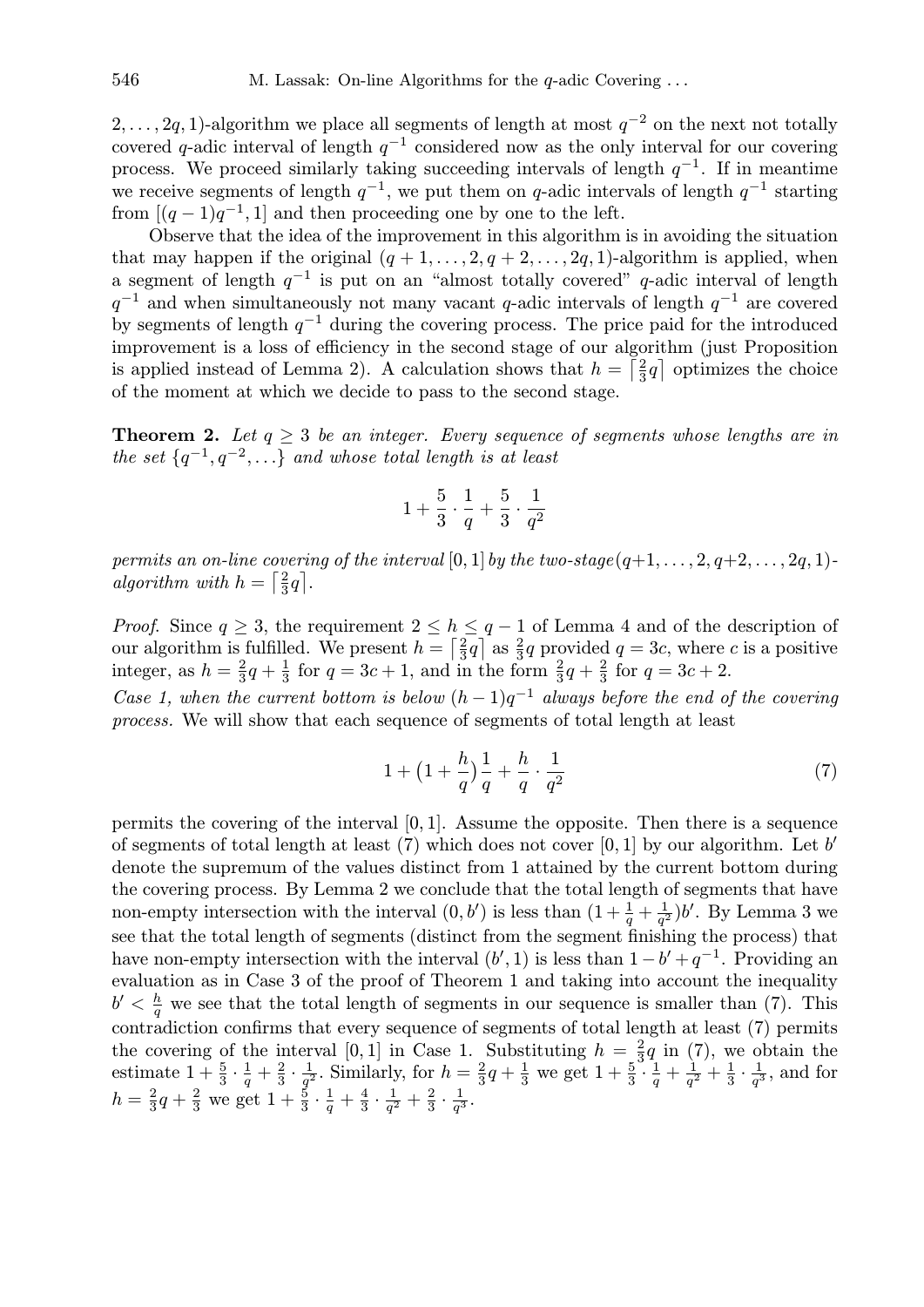*Case 2, when the current bottom attains at least*  $(h-1)q^{-1}$  before the end of the covering *process.* According to Lemma 4 and to the description of the algorithm, when we pass to the second stage, (i) or (ii) holds true. We will assume (ii) with the exception of one sentence at the end of Subcase 2.1 where we take care about the possibility (i).

Assume that we have two partially covered intervals (if we have one only, then we can take the first vacant q-adic interval of length  $q^{-1}$  in the part of the second partially covered interval). Denote by T the rightmost one of our two partially covered intervals.

Subcase 2.1, when  $T$  is not covered by a segment of length  $q^{-1}$  during the covering process. We apply Lemma 2. We also apply Proposition and Theorem 1 but for the scaled down by a factor of  $q$  image of the original situation. They are just applied for the process of the covering of separate q-adic intervals of length  $q^{-1}$  by q-adic segments of length at most  $q^{-2}$ . This explains the factors  $\frac{1}{q}$  in the following estimate:  $(1 + \frac{1}{q} + \frac{1}{q^2})$  $\frac{1}{q^2}$ ) $\frac{h-1}{q}$  $\frac{-1}{q} + (q-h)(1 +$ 3  $rac{3}{q}-\frac{1}{q^3}$  $\frac{1}{q^3}$ ) $\frac{1}{q}$  $\frac{1}{q} + (1 + \frac{2}{q} - \frac{1}{q^3})$  $\frac{1}{q^3}$ ) $\frac{1}{q}$  $\frac{1}{q}$ . Consequently, the interval [0, 1] can be covered if the total length of segments in a sequence is at least

$$
1 + \left(3 - 2 \cdot \frac{h}{q}\right) \cdot \frac{1}{q} + \left(1 + \frac{h}{q}\right) \cdot \frac{1}{q^2} + \left(-2 + \frac{h}{q}\right) \cdot \frac{1}{q^3} - \frac{1}{q^4}.\tag{8}
$$

Substituting  $h=\frac{2}{3}$  $\frac{2}{3}q$  in (8), we obtain the estimate  $1+\frac{5}{3}\cdot\frac{1}{q}$  $rac{1}{q} + \frac{5}{3}$  $rac{5}{3} \cdot \frac{1}{q^2}$  $\frac{1}{q^2} - \frac{4}{3}$  $rac{4}{3} \cdot \frac{1}{q^3}$  $\frac{1}{q^3} - \frac{1}{q^4}$  $\frac{1}{q^4}$ . Similarly, for  $h=\frac{2}{3}$  $rac{2}{3}q + \frac{1}{3}$  $\frac{1}{3}$ , we get the estimate  $1+\frac{5}{3}\cdot\frac{1}{q}$  $rac{1}{q} + \frac{1}{q^2}$  $rac{1}{q^2} - \frac{1}{q^3}$  $\frac{1}{q^3} - \frac{2}{3}$  $rac{2}{3} \cdot \frac{1}{q^4}$  $\frac{1}{q^4}$ , and for  $h = \frac{2}{3}$  $rac{2}{3}q + \frac{2}{3}$  $rac{2}{3}$  we obtain  $1+\frac{5}{3}\cdot\frac{1}{q}$  $\frac{1}{q} + \frac{1}{3}$  $\frac{1}{3} \cdot \frac{1}{q^2}$  $\frac{1}{q^2} - \frac{2}{3}$  $\frac{2}{3} \cdot \frac{1}{q^3}$  $\frac{1}{q^3} - \frac{1}{3}$  $\frac{1}{3} \cdot \frac{1}{q^4}$  $\frac{1}{q^4}$  .

If (i) holds true with h totally covered intervals, then in place of (8) we have  $(1 + \frac{1}{q} +$ 1  $\frac{1}{q^2}$ ) $\frac{h}{q}$  $\frac{h}{q} + (q-h-1)(1+\frac{3}{q} - \frac{1}{q^3})$  $\frac{1}{q^3}$ ) $\frac{1}{q}$  $\frac{1}{q} + (1 + \frac{2}{q} - \frac{1}{q^3})$  $\frac{1}{q^3}$ ) $\frac{1}{q}$  $\frac{1}{q}$  which is smaller by  $2 \cdot \frac{1}{q^2}$  $rac{1}{q^2} - \frac{1}{q^3}$  $\frac{1}{q^3} - \frac{1}{q^4}$  $\frac{1}{q^4}$  than (8), and in the case of  $h-1$  totally covered intervals in (i) we get even a smaller value.

*Subcase 2.2, when*  $T$  *is covered by a segment of length*  $q^{-1}$  *during the covering process.* By Lemma 4, by the description of the two-stage algorithm and by the assumption of our subcase we see that before a segment of length  $q^{-1}$  covers T, segments of length  $q^{-2}$ only are put on T. Of course, the number of them is at most  $q-1$ . We take this into account when we provide a calculation similar to that from Subcase 1.1. We see that the interval [0, 1] can be covered if the total length of segments in a sequence is at least  $(1+\frac{1}{q}+\frac{1}{q^2})$  $\frac{1}{q^2}$ ) $\frac{h-1}{q}$  $\frac{-1}{q} + (q-1)\frac{1}{q^2} + (q-h)\frac{1}{q}$  $\frac{1}{q} + (1 + \frac{2}{q} - \frac{1}{q^3})$  $\frac{1}{q^3}$ ) $\frac{1}{q}$ or segments in<br>  $\frac{1}{q} = 1 + \left(1 + \frac{h}{q}\right)$  $\mathbf{r}$  $\cdot \frac{1}{a}$  $\frac{1}{q}+\frac{h}{q}$  $\frac{h}{q} \cdot \frac{1}{q^2}$  $\frac{1}{q^2} - \frac{1}{q^3}$  $\frac{1}{q^3} - \frac{1}{q^4}$  $\frac{1}{q^4}$ . Since this is smaller than (7), we can disregard Subcase 2.2 in further calculations.

Comparing (7) and (8) (or rather the three pairs of corresponding particular estimates resulting by (7) and (8)) we see that if q has the form 3c, we get the estimate

$$
1 + \frac{5}{3} \cdot \frac{1}{q} + \frac{5}{3} \cdot \frac{1}{q^2} - \frac{4}{3} \cdot \frac{1}{q^3} - \frac{1}{q^4}.
$$
 (9)

Similarly, if q has the form  $3c + 1$ , we obtain the estimate

$$
1 + \frac{5}{3} \cdot \frac{1}{q} + \frac{1}{q^2} + \frac{1}{q^3} \tag{10}
$$

and if q has the form  $3c + 2$ , we obtain

$$
1 + \frac{5}{3} \cdot \frac{1}{q} + \frac{4}{3} \cdot \frac{1}{q^2} + \frac{2}{3} \cdot \frac{1}{q^3}.
$$
 (11)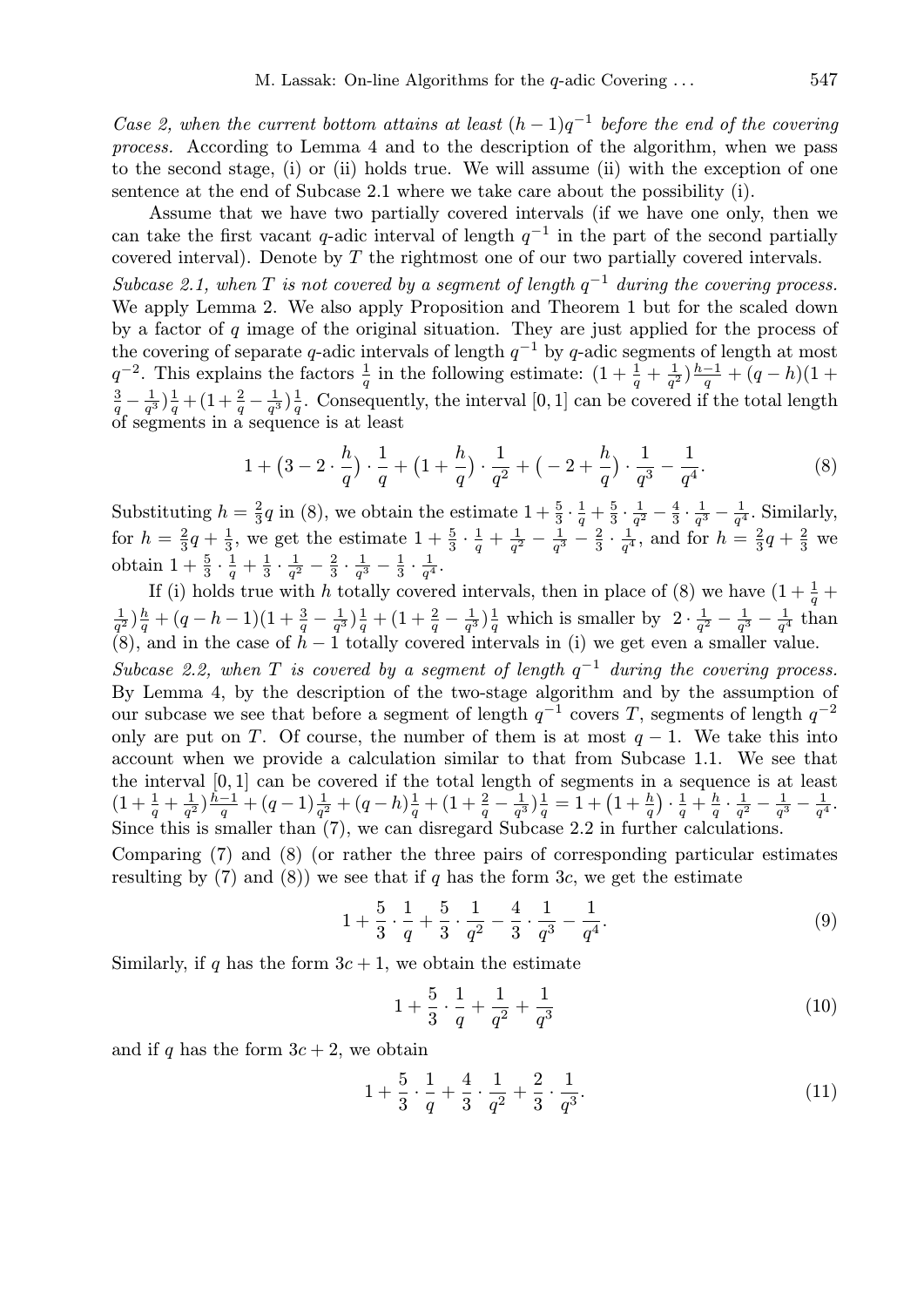Of course, (9)–(11) are smaller than  $1+\frac{5}{3}\cdot\frac{1}{q}$  $\frac{1}{q} + \frac{5}{3}$  $\frac{5}{3} \cdot \frac{1}{q^2}$  $\frac{1}{q^2}$  for every  $q \ge 3$ .

The formulas  $(9)$ – $(11)$  are more precise than the simple formula in Theorem 2. They give a better estimate than Theorem 1 for  $q \geq 6$ .

We can improve the two-stage  $(q+1,\ldots,2,q+2,\ldots,2q,1)$ -algorithm by applying the two-stage approach additionally for the covering of some q-adic intervals of length  $q^{-2}$ . We apply our two-stage algorithm with an  $h = h_1 \in \{2, \ldots, q-1\}$ . The difference is that in the second stage, for the covering of the q-adic intervals of length  $q^{-2}$  we apply the reduced in size by a factor of q variant of the two-stage  $(q + 1, \ldots, 2, q + 2, \ldots, 2q, 1)$ -algorithm (with  $h_2 = \left[\frac{2}{3}q\right]$  instead of the  $(q+1,\ldots,2,q+2,\ldots,2q,1)$ -algorithm. An interval of length  $a_2 = \frac{3q}{3}$  is q times shorter than the interval of length  $q^{-1}$ , and we are putting q times shorter segments (now they are of lengths  $q^{-2}, q^{-3}, \ldots$  instead of lengths  $q^{-1}, q^{-2}, \ldots$ ).

Let us estimate the efficiency of the above algorithm in analogous way as in the proof of Theorem 2. Again we have two cases.

The first case is when the current bottom is below  $(h-1)q^{-1}$  always before the end of the covering process. We repeat the considerations of Case 1 of Theorem 2. We conclude that every sequence of segments of total length at least (7) permits the covering.

The second case is when the current bottom attains at least  $(h-1)q^{-1}$  before the end of the covering process. Again we apply Lemma 4 and we consider two subcases analogous to Subcases 2.1 and 2.2 of the proof of Theorem 2. In the first subcase we apply Lemma 2, Theorem 2 and a modification of Proposition related to Theorem 2 (instead to Theorem 1). We provide an analogous calculation like in Subcase 2.1 of the proof of Theorem 2:  $(1 + \frac{1}{q} + \frac{1}{q^2})$  $\frac{1}{q^2}$ ) $\frac{h-1}{q}$  $\frac{-1}{q} + (q-h)(1+\frac{8}{3}\cdot\frac{1}{q})$  $\frac{1}{q} + \frac{5}{3}$  $rac{5}{3} \cdot \frac{1}{q^2}$  $\frac{1}{q^2}$ ) $\frac{1}{q}$  $\frac{1}{q} + (1 + \frac{5}{3} \cdot \frac{1}{q})$  $\frac{1}{q} + \frac{5}{3}$  $rac{5}{3} \cdot \frac{1}{q^2}$  $\frac{1}{q^2}$ ) $\frac{1}{q}$  $\frac{1}{q}$ . We see that the interval [0, 1] can be covered if the total length of segments in a sequence is at least

$$
1 + \left(\frac{8}{3} - \frac{5}{3} \cdot \frac{h}{q}\right) \cdot \frac{1}{q} + \left(\frac{7}{3} - \frac{2}{3} \cdot \frac{h}{q}\right) \cdot \frac{1}{q^2} + \frac{2}{3} \cdot \frac{1}{q^3}.
$$
 (12)

In the second subcase we again obtain an estimate slightly better than in the first case.

For every specific  $q \geq 3$  we are looking for the best choice of  $h_1$  in the part of h, so that the greater of the values (7) and (12) is minimized. When we substitute  $h_1 = \left[\frac{5}{8}\right]$  $rac{5}{8}q$ for h in (7) and in (12), then they both become at most  $1+\frac{13}{8}\cdot\frac{1}{q}$  $\frac{1}{q}$  plus a constant times  $\frac{1}{q^2}$ . We see that the component  $\frac{5}{3} \cdot \frac{1}{q}$  $\frac{1}{q}$  from Theorem 2 is lowered to  $\frac{13}{8} \cdot \frac{1}{q}$  $\frac{1}{q}$  .

We can still improve the algorithm by applying the two-stage approach to shorter  $q$ -adic intervals. We omit here the calculation that shows that a proper application of this method lowers the crucial component to  $\frac{34}{21} \cdot \frac{1}{q}$  $\frac{1}{q}$  when also q-adic intervals of length  $q^{-3}$  are covered in two stages, and to  $\frac{89}{55} \cdot \frac{1}{q}$  $\frac{1}{q}$  when additionally the q-adic intervals of length  $q^{-4}$  are covered in two stages. An evaluation shows that the sequence  $2, \frac{5}{3}$  $\frac{5}{3}, \frac{13}{8}$  $\frac{13}{8}, \frac{34}{21}, \frac{89}{55}, \ldots$  of our factors tends to  $\frac{1}{2}(1+\sqrt{5}) = 1.61803...$ 

Each on-line  $2^d$ -adic algorithm which permits a covering of the unit interval by sequences of segments of total length l induces an on-line algorithm which permits a covering of the unit cube of  $E^d$  by every sequence of cubes of total volume  $2^d l$ . This construction invented in [5] is described in Part 3 of [3] and in Part 6.2 of [7]. Thus Theorem 2 implies the following result.